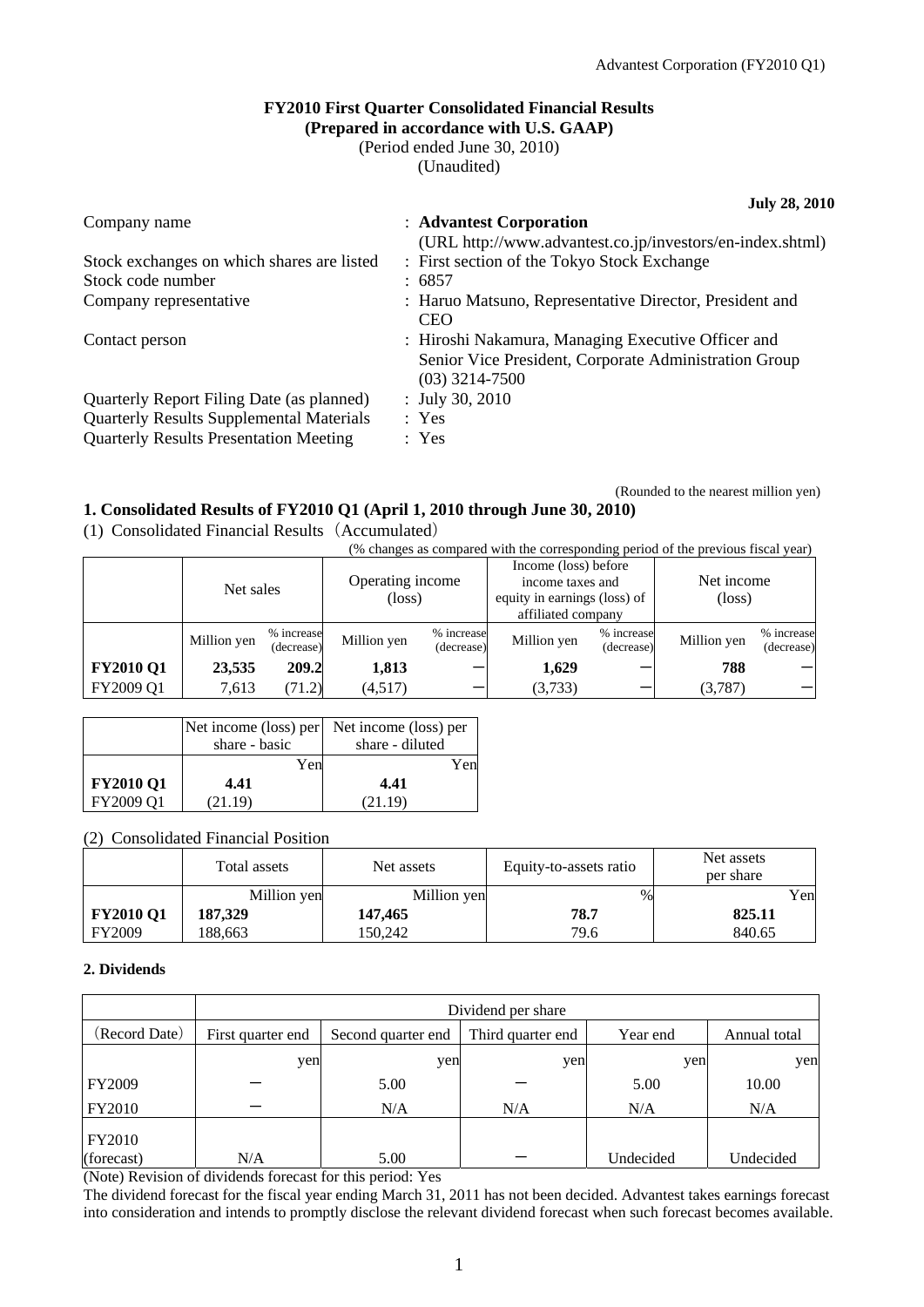## **3. Projected Results for FY2010 (April 1, 2010 through March 31, 2011)**

| (30 Changes as compared with the corresponding period of the previous riscar year) |             |            |                                                       |                          |                                                                                  |                          |             |                          |                         |     |
|------------------------------------------------------------------------------------|-------------|------------|-------------------------------------------------------|--------------------------|----------------------------------------------------------------------------------|--------------------------|-------------|--------------------------|-------------------------|-----|
|                                                                                    | Net sales   |            | Operating income                                      |                          | Income before<br>income taxes and<br>equity in earnings of<br>affiliated company |                          | Net income  |                          | Net income<br>per share |     |
|                                                                                    | Million yen | (decrease) | $\sim$ <sup>%</sup> increase Million yen <sup>"</sup> | % increase<br>(decrease) | Million yen                                                                      | % increase<br>(decrease) | Million yen | % increase<br>(decrease) |                         | Yen |
| FY2010 Q2<br>(cumulative term)                                                     | 53,000      | 182.4      | 5,000                                                 |                          | 4,900                                                                            |                          | 3,100       |                          | 17.35                   |     |
| <b>FY2010</b>                                                                      |             |            |                                                       |                          |                                                                                  |                          |             |                          |                         |     |

 $(0, 1, \ldots, 1, 0, 1, \ldots, 1, 0, 1, 0, 1, 0, 1, 0, 1, 0, 1, 0, 1, 0, 1, 0, 1, 0, 1, 0, 1, 0, 1, 0, 1, 0, 1, 0, 1, 0, 1, 0, 1, 0, 1, 0, 1, 0, 1, 0, 1, 0, 1, 0, 1, 0, 1, 0, 1, 0, 1, 0, 1, 0, 1, 0, 1, 0, 1, 0, 1, 0, 1, 0, 1, 0$ 

(Note) Revision of earnings forecast for this period: Yes

Advantest did not report the earnings forecast for the fiscal year ending March 31, 2011 in late April of this year due to difficulty in forecasting trends in the demand for semiconductors and investment plans for semiconductor related capital expenditures. At this time, we are able to disclose the earnings forecast for the six months ending September 30, 2010, taking into account trends in orders input received and other factors in the first quarter. Such earnings forecast is disclosed above. As to the earnings forecast for the fiscal year ending March 31, 2011, Advantest intends to promptly disclose the relevant earnings forecast when such disclosure becomes possible.

**4. Others** (Please see "Business Results" 2. Others on page 7 for details.)

- (1) Material changes in subsidiaries during this period (changes in scope of consolidation resulting from changes in subsidiaries): None
- (2) Use of simplified accounting method and special accounting policy for quarterly consolidated financial statements: Yes
- (3) Changes in accounting principles, procedures and the presentation of the quarterly consolidated financial statements:
	- 1) Changes based on revisions of accounting standard: None
	- 2) Changes other than 1) above: None
- (4) Number of issued and outstanding stock (common stock):
	- 1) Number of issued and outstanding stock at the end of each fiscal period (including treasury stock): FY2010 Q1 199,566,770 shares; FY2009 199,566,770 shares.
	- 2) Number of treasury stock at the end of each fiscal period:
	- FY2010 Q1 20,845,697 shares; FY2009 20,845,178 shares.
	- 3) Average number of outstanding stock for each period (cumulative term): FY2010 Q1 178,721,418 shares; FY2009 Q1 178,723,064 shares.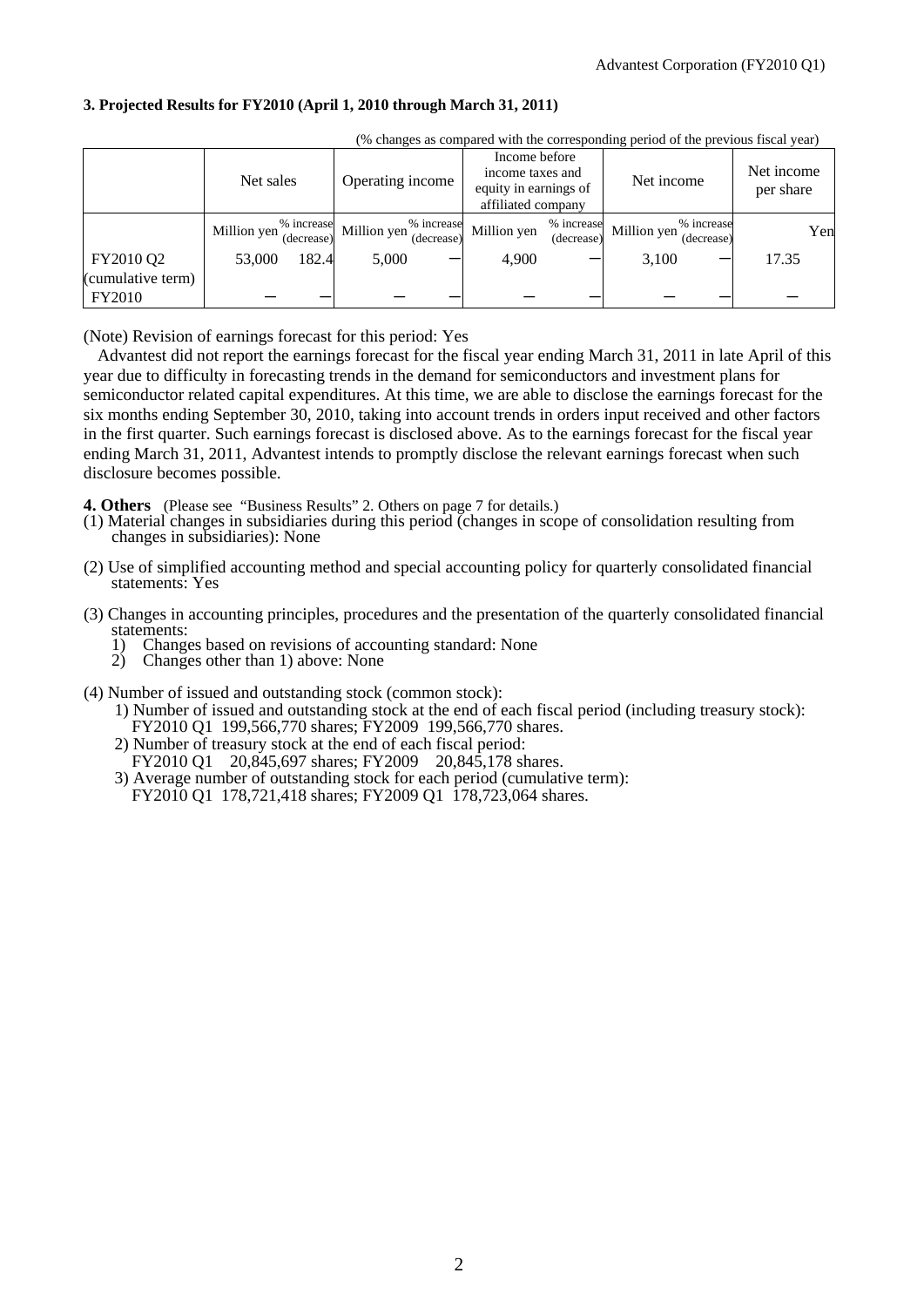#### **Implementation status of quarterly review procedures**

This quarterly financial results report is not subject to quarterly review procedures by independent auditors under Japan's Financial Instruments and Exchange Law. At the time of release of this report, such quarterly review procedures under the Financial Instruments and Exchange Law have not been completed.

#### **Explanation on the Appropriate Use of Future Earnings Projections and Other Special Instructions**

This document contains "forward-looking statements" that are based on Advantest's current expectations, estimates and projections. These forward-looking statements are subject to known and unknown risks, uncertainties and other factors that may cause Advantest's actual results, levels of activities, performance or achievements to be materially different from those expressed or implied by such forward-looking statements. These factors include: (i) changes in demand for the products and services produced and offered by Advantest's customers, including semiconductors, communications services and electronic goods; (ii) circumstances relating to Advantest's investment in technology, including its ability to timely develop products that meet the changing needs of semiconductor manufacturers, communications network equipment and components makers and service providers; (iii) significant changes in the competitive environment in the major markets where Advantest purchases materials, components and supplies for the production of its products or where its products are produced, distributed or sold; and (iv) changes in economic conditions, currency exchange rates or political stability in the major markets where Advantest procures materials, components and supplies for the production of its principal products or where its products are produced, distributed or sold. A discussion of these and other factors which may affect Advantest's actual results, levels of activities, performance or achievements is contained in the "Operating and Financial Review and Prospects", "Key Information - Risk Factors" and "Information on the Company" sections and elsewhere in Advantest's annual report on Form 20-F, which is on file with the United States Securities and Exchange Commission.

#### **Contents**

| 1. |                                                                                                                                       | P. 4 |
|----|---------------------------------------------------------------------------------------------------------------------------------------|------|
|    |                                                                                                                                       | P. 4 |
|    |                                                                                                                                       | P. 6 |
|    |                                                                                                                                       | P. 7 |
| 2. |                                                                                                                                       | P. 7 |
|    | (1) Material changes in subsidiaries during this period                                                                               |      |
|    | (changes in scope of consolidation resulting from changes in subsidiaries)                                                            | P. 7 |
|    | (2) Use of simplified accounting method and special accounting policy for                                                             |      |
|    |                                                                                                                                       | P. 7 |
|    | (3) Changes in accounting principles, procedures and the presentation of                                                              |      |
|    | the quarterly consolidated financial statements                                                                                       | P. 7 |
| 3. |                                                                                                                                       | P. 8 |
|    |                                                                                                                                       | P. 8 |
|    |                                                                                                                                       | P.10 |
|    | (3) Consolidated Statements of Cash Flows (Unaudited)                                                                                 | P.11 |
|    |                                                                                                                                       | P.12 |
|    | $(5)$ Segment Information $\cdots$ $\cdots$ $\cdots$ $\cdots$ $\cdots$ $\cdots$ $\cdots$ $\cdots$ $\cdots$ $\cdots$ $\cdots$ $\cdots$ | P.12 |
|    | (6) Notes on Significant Changes to Stockholders' Equity                                                                              | P.12 |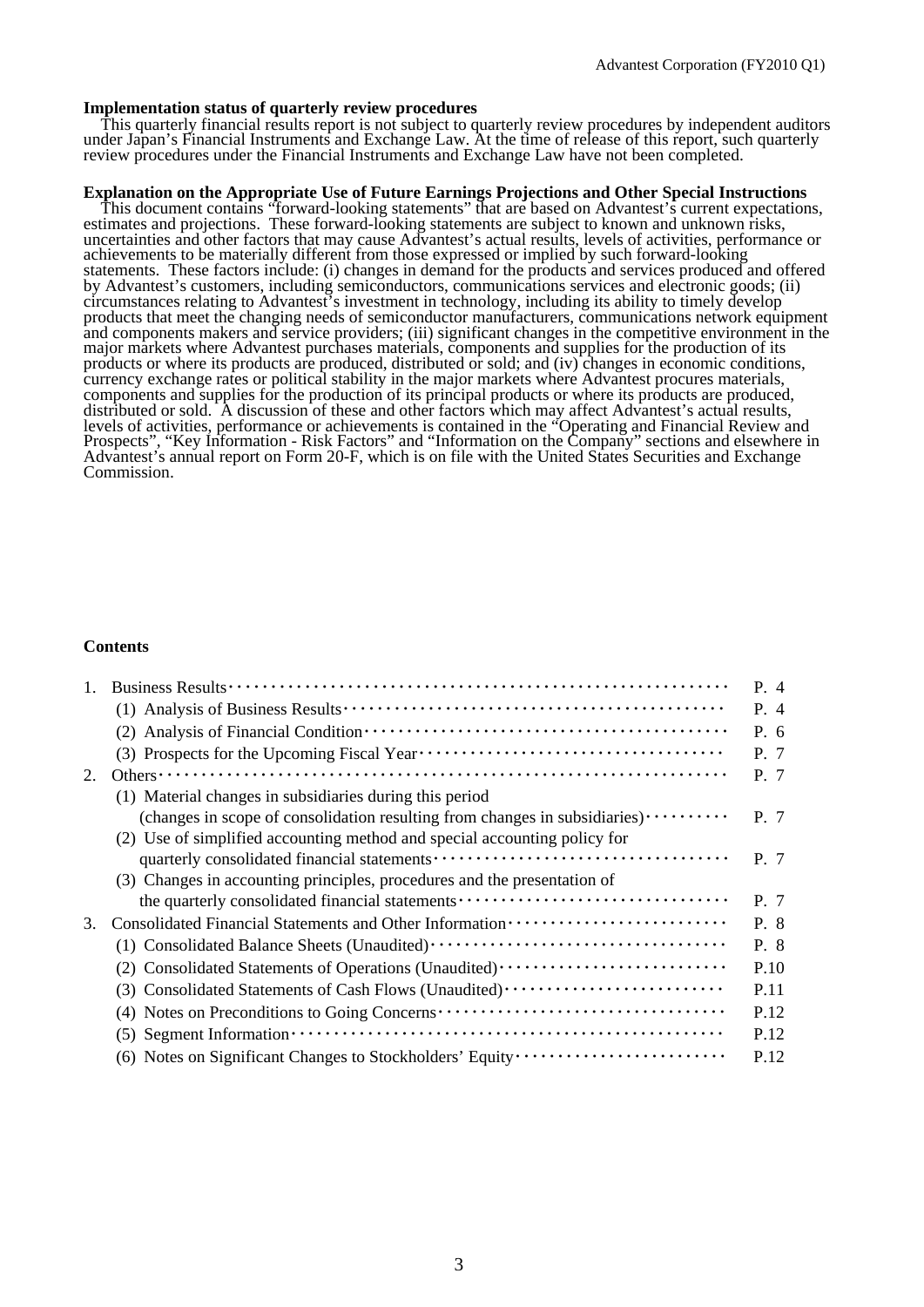### 1. Business Results

### (1) Analysis of Business Results

Consolidated Financial Results of FY2010 Q1 (April 1, 2010 through June 30, 2010)

(in billion yen)

|                                                                                             | Three months<br>ended<br>June 30, 2009 | Three months<br>ended<br>June 30, 2010 | As compared to the<br>corresponding period of<br>the previous<br>fiscal year<br>Increase (decrease) |
|---------------------------------------------------------------------------------------------|----------------------------------------|----------------------------------------|-----------------------------------------------------------------------------------------------------|
| Orders input received                                                                       | 11.6                                   | 30.8                                   | 164.9%                                                                                              |
| Net sales                                                                                   | 7.6                                    | 23.5                                   | 209.2%                                                                                              |
| Operating income (loss)                                                                     | (4.5)                                  | 1.8                                    |                                                                                                     |
| Income (loss) before income<br>taxes and equity in earnings<br>(loss) of affiliated company | (3.7)                                  | 1.6                                    |                                                                                                     |
| Net income (loss)                                                                           | (3.8)                                  | 0.8                                    |                                                                                                     |

In the first quarter of FY2010, despite the European financial crisis and other factors that threatened to hamper global economic growth, the overall recovery trend steadily strengthened, primarily led by expansion in China and the other emerging countries economies.

Supported by increasing demand for consumer electronics, principally flat-screen televisions, PCs and smartphones, the semiconductor market demand continued its recovery, which encouraged manufacturers to increase their capital investment activities.

Amid these positive shifts in the business environment, Advantest increased earnings by expanding sales of key product lines, gaining new customers, and shipping products to meet customers' tight delivery schedules.

As a result of the above, net sales were (Y) 23.5 billion (a 209.2% increase in comparison to the corresponding period of the previous fiscal year), orders input received was (Y) 30.8 billion (a 164.9% increase in comparison to the corresponding period of the previous fiscal year), operating income was (Y) 1.8 billion ((Y) 6.3 billion improvement in comparison to the corresponding period of the previous fiscal year), income before income taxes and equity in loss of affiliated company was (Y) 1.6 billion ((Y) 5.4 billion improvement in comparison to the corresponding period of the previous fiscal year), net income was  $(Y)$  0.8 billion  $((Y)$  4.6 billion improvement in comparison to the corresponding period of the previous fiscal year). The percentage of net sales to overseas customers was 78.7%, compared to 74.0% in the corresponding period of the previous fiscal year.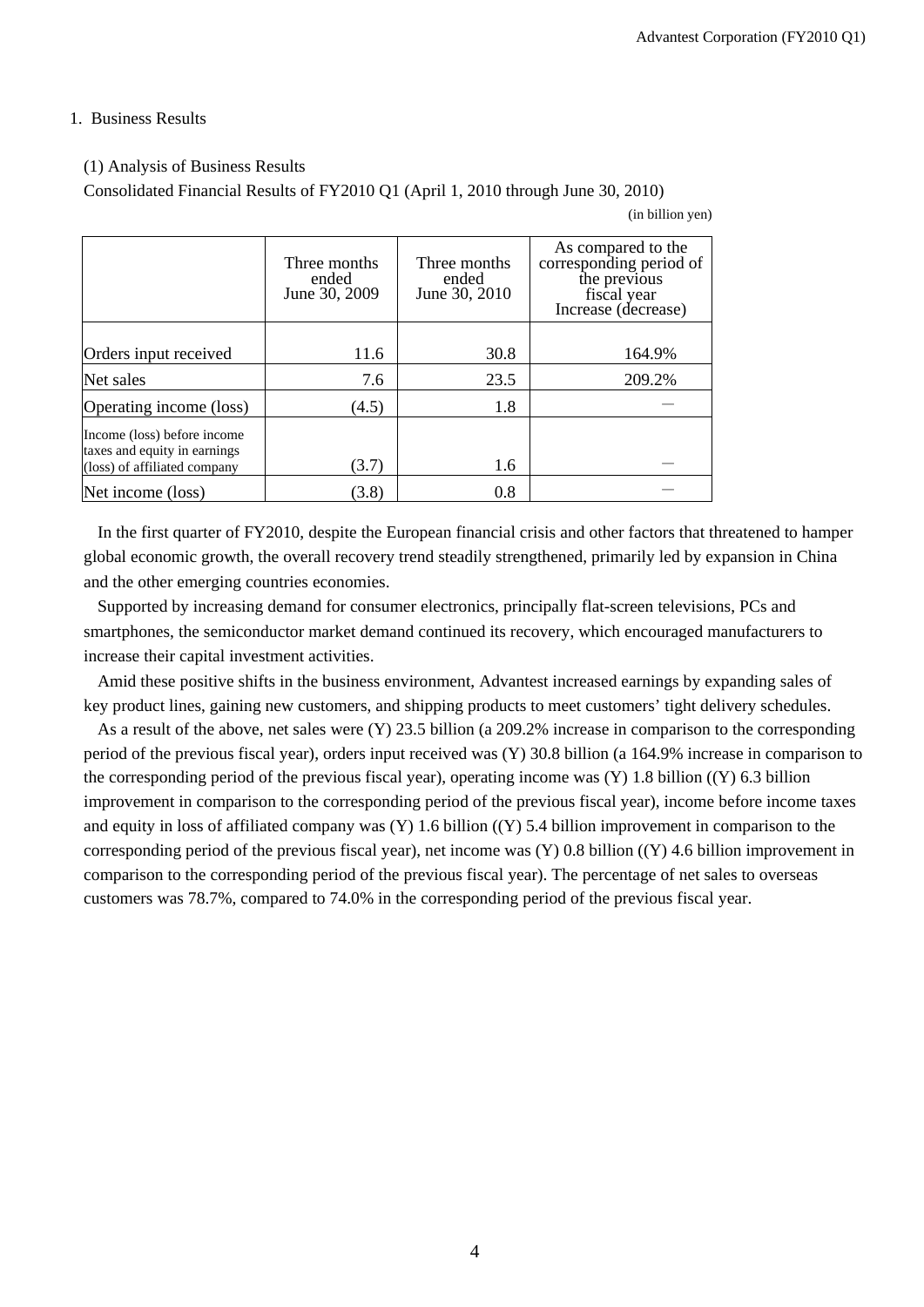(in billion yen)

Conditions of business by segment are described below.

<Semiconductor and Component Test System Segment>

|                         | Three months<br>ended<br>June 30, 2009 | Three months<br>ended<br>June 30, 2010 | As compared to the<br>corresponding period of<br>the previous<br>fiscal year<br>Increase (decrease) |
|-------------------------|----------------------------------------|----------------------------------------|-----------------------------------------------------------------------------------------------------|
| Orders input received   | 7.4                                    | 21.6                                   | 190.7%                                                                                              |
| Net sales               | 4.1                                    | 15.8                                   | 289.3%                                                                                              |
| Operating income (loss) | (2.8)                                  | 2.1                                    |                                                                                                     |

In the Semiconductor and Component Test System Segment, revenues grew dramatically as a result of increased capital expenditures by semiconductor manufacturers, reflecting the recovery of the semiconductor market.

In the memory semiconductor test system, Advantest saw stronger demand for its products, principally in test systems for high-performance DDR3-DRAM, driven by active capital investment from manufacturers of DRAM devices for the PC and cellular phone markets.

In the non-memory semiconductor test system, test systems for the microprocessors used in PCs and portable and wireless devices saw strong demand, as did test systems for consumer ICs and LCD driver ICs, used in flatscreen televisions and other display applications.

As a result of the above, orders input received was (Y) 21.6 billion (a 190.7% increase in comparison to the corresponding period of the previous fiscal year), net sales were (Y) 15.8 billion (a 289.3% increase in comparison to the corresponding period of the previous fiscal year) and operating income was  $(Y)$  2.1 billion  $((Y)$ 4.9 billion improvement in comparison to the corresponding period of the previous fiscal year).

|                         |                                        |                                        | (in billion yen)                                                                                    |
|-------------------------|----------------------------------------|----------------------------------------|-----------------------------------------------------------------------------------------------------|
|                         | Three months<br>ended<br>June 30, 2009 | Three months<br>ended<br>June 30, 2010 | As compared to the<br>corresponding period of<br>the previous<br>fiscal year<br>Increase (decrease) |
| Orders input received   | 1.7                                    | 5.8                                    | 235.6%                                                                                              |
| Net sales               | 1.4                                    | 4.0                                    | 197.1%                                                                                              |
| Operating income (loss) | 1.0                                    | (0.0)                                  |                                                                                                     |

<Mechatronics System Segment>

Demand also improved in the Mechatronics System Segment, primarily led by test handlers and the device interface products used together with test systems, chiefly supported by DRAM makers' increased appetite for capital investment.

As a result of the above, orders input received was (Y) 5.8 billion (a 235.6% increase in comparison to the corresponding period of the previous fiscal year), net sales were (Y) 4.0 billion (a 197.1% increase in comparison to the corresponding period of the previous fiscal year) and operating loss was (Y) 18 million ((Y) 0.9 billion improvement in comparison to the corresponding period of the previous fiscal year).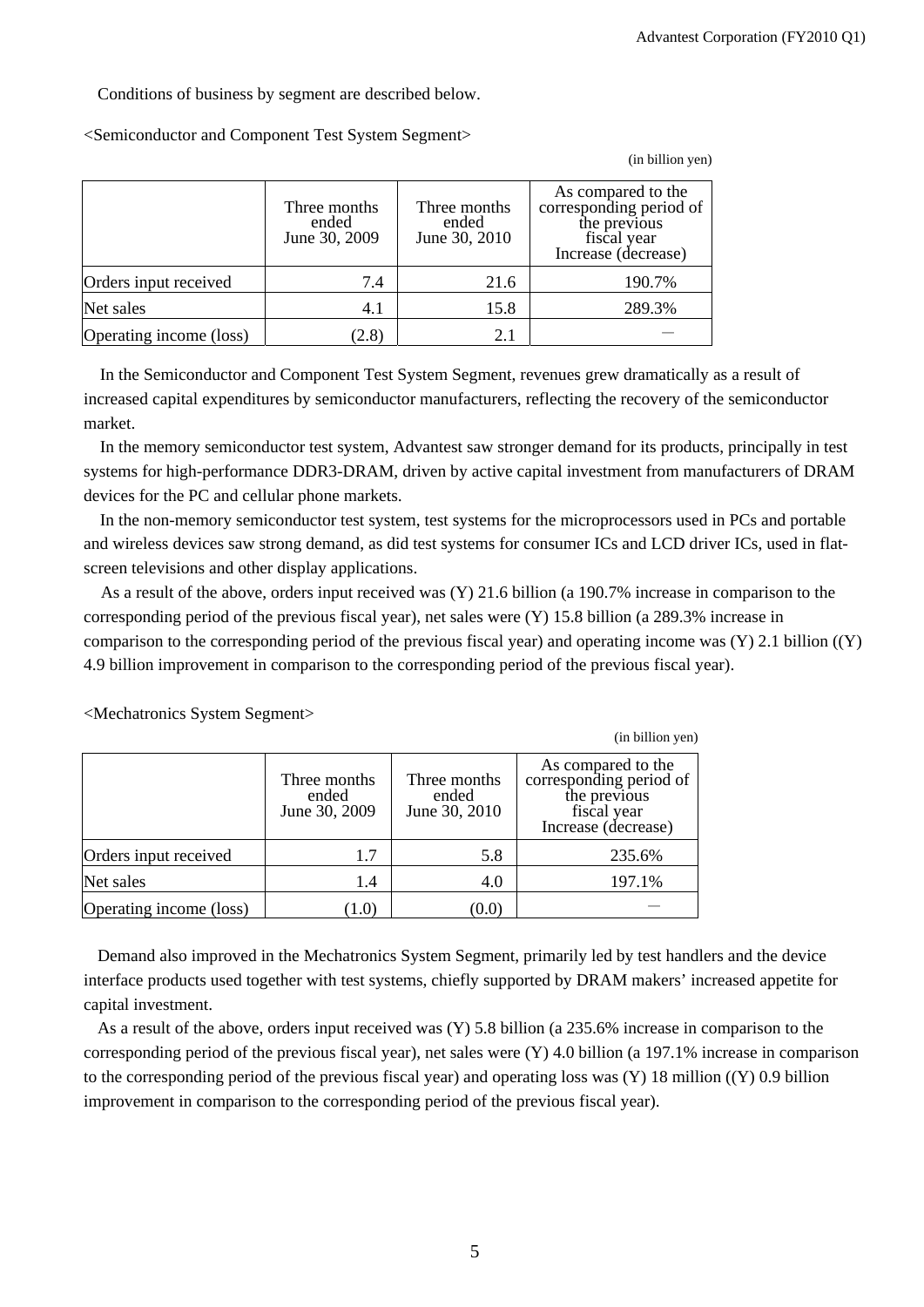### <Services, Support and Others Segment>

|                       | Three months<br>ended<br>June 30, 2009 | Three months<br>ended<br>June 30, 2010 | As compared to the<br>corresponding period of<br>the previous<br>fiscal year<br>Increase (decrease) |
|-----------------------|----------------------------------------|----------------------------------------|-----------------------------------------------------------------------------------------------------|
| Orders input received | 2.5                                    | 3.7                                    | 50.0%                                                                                               |
| Net sales             | 2.2                                    | 3.9                                    | 74.9%                                                                                               |
| Operating income      | 0.3                                    | 0.7                                    | 152.1%                                                                                              |

(in billion yen)

The Services, Support and Others Segment recorded robust customer demand for maintenance services.

As a result of the above, orders input received was (Y) 3.7 billion (a 50.0% increase in comparison to the corresponding period of the previous fiscal year), net sales were (Y) 3.9 billion (a 74.9% increase in comparison to the corresponding period of the previous fiscal year) and operating income was (Y) 0.7 billion (a 152.1% increase in comparison to the corresponding period of the previous fiscal year).

#### (2) Analysis of Financial Condition

Total assets at June 30, 2010 amounted to (Y) 187.3 billion, a decrease of (Y) 1.3 billion compared to March 31, 2010, primarily due to decrease of (Y) 11.6 billion in cash and cash equivalents, increase of (Y) 5.3 billion and (Y) 3.8 billion in short-term investments and trade receivables, respectively. The amount of total liabilities was (Y) 39.9 billion, an increase of (Y) 1.4 billion compared to March 31, 2010, primarily due to increase in trade accounts payable. Stockholders' equity was (Y) 147.5 billion. Equity to assets ratio was 78.7%, a decrease of 0.9 percentage point from March 31, 2010.

## (Cash Flow Condition)

Cash and cash equivalents held at June 30, 2010 were (Y) 84.9 billion, a decrease of (Y) 11.6 billion from March 31, 2010. Significant cash flows during the first quarter of this fiscal year and their causes are described below.

Net cash used in operating activities was (Y) 2.9 billion (Net cash outflow (Y) 11.2 billion in the corresponding period of the previous fiscal year) mainly due to the combination of net income of (Y) 0.8 billion, increase in trade receivables in the amount of  $(Y)$  4.5 billion, inventories in the amount of  $(Y)$  3.1 billion and trade accounts payable in the amount of (Y) 3.2 billion.

Net cash used in investing activities was (Y) 5.9 billion (Net cash inflow (Y) 9.0 billion in the corresponding period of the previous fiscal year). This amount was primarily attributable to increase in short-term investments in the amount of (Y) 5.4 billion and purchases of property, plant and equipment in the amount of (Y) 0.4 billion.

Net cash used in financing activities was (Y) 0.9 billion (Net cash outflow (Y) 0.9 billion in the corresponding period of the previous fiscal year). This amount was primarily attributable to (Y) 0.9 billion dividends paid.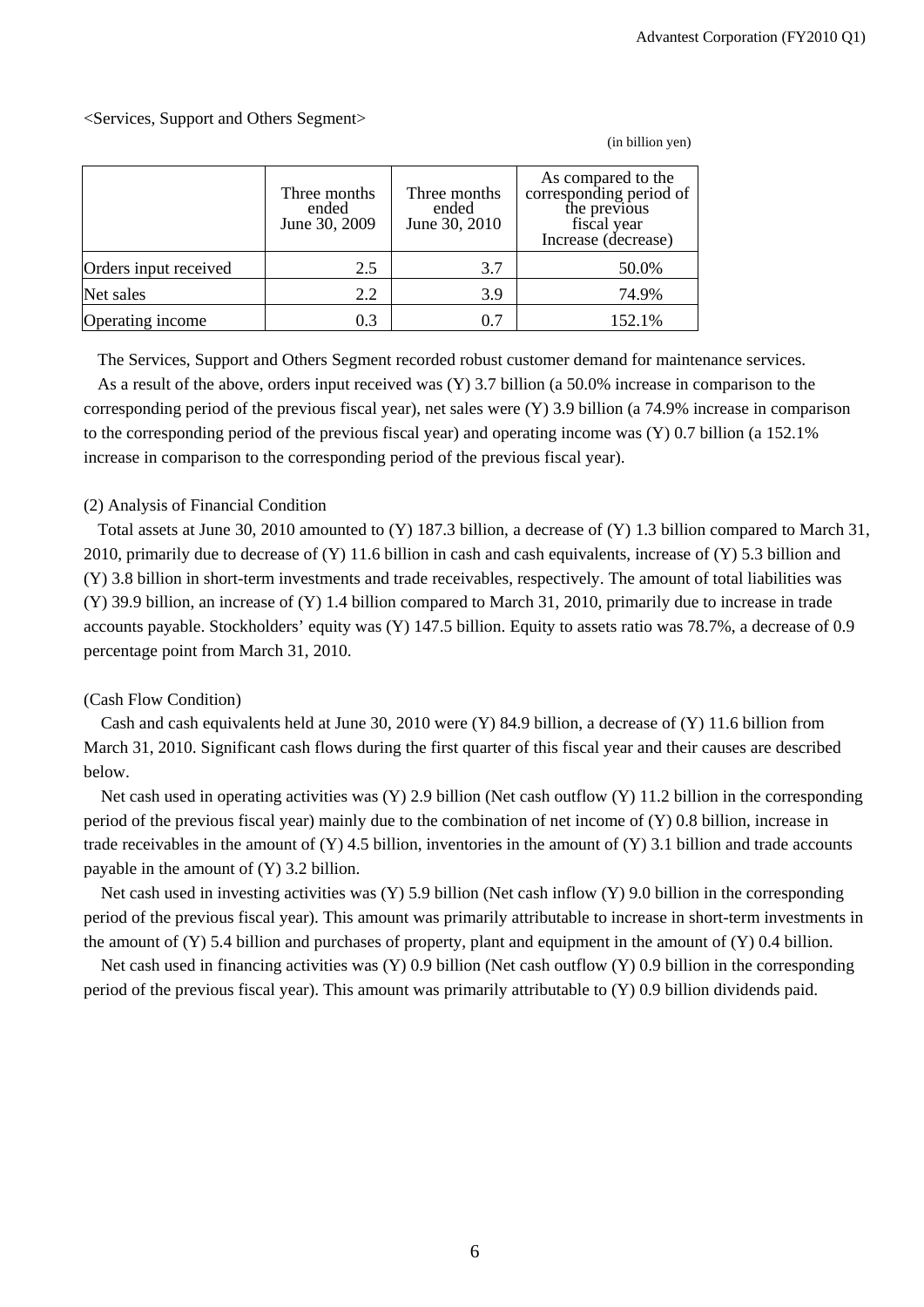(3) Prospects for the Upcoming Fiscal Year

Amid expanding global demand for semiconductors used in portable and wireless devices and other consumer electronics, automobiles, and other products, semiconductor manufacturers are proactively implementing capital investment directed towards capacity expansion, process shrinks, and productivity enhancement, leading Advantest to forecast that the overall recovery trend in the company's business environment will continue.

In this operating environment, Advantest will focus on developing new products optimized for a broad array of cost-sensitive test needs. In July 2010, the company merged with two wholly owned subsidiaries providing manufacturing and maintenance services, implementing a reorganization aimed at improving efficiency. Advantest will continue to strive to enhance revenues and earnings by reinforcing its ability to respond to economic trends and market fluctuations.

For the six months ending September 30, 2010, Advantest forecasts net sales of (Y) 53.0 billion, operating income of (Y) 5.0 billion, income before income taxes and equity in earnings of affiliated company of (Y) 4.9 billion and net income of (Y) 3.1 billion.

#### 2. Others

(1) Material changes in subsidiaries during this period (changes in scope of consolidation resulting from changes in subsidiaries): None

(2) Use of simplified accounting method and special accounting policy for quarterly consolidated financial statements:

Tax expense is measured using an estimated annual effective tax rate. Advantest makes, at the end of the first quarter, its best estimate of the annual effective tax rate for the full fiscal year and use that rate to provide for income taxes on a current year-to-date basis. The estimated effective tax rate includes the deferred tax effects of expected year-end temporary differences and carryforwards, and the effects of valuation allowances for deferred tax assets.

(3) Changes in accounting principles, procedures and the presentation of the quarterly consolidated financial statements: None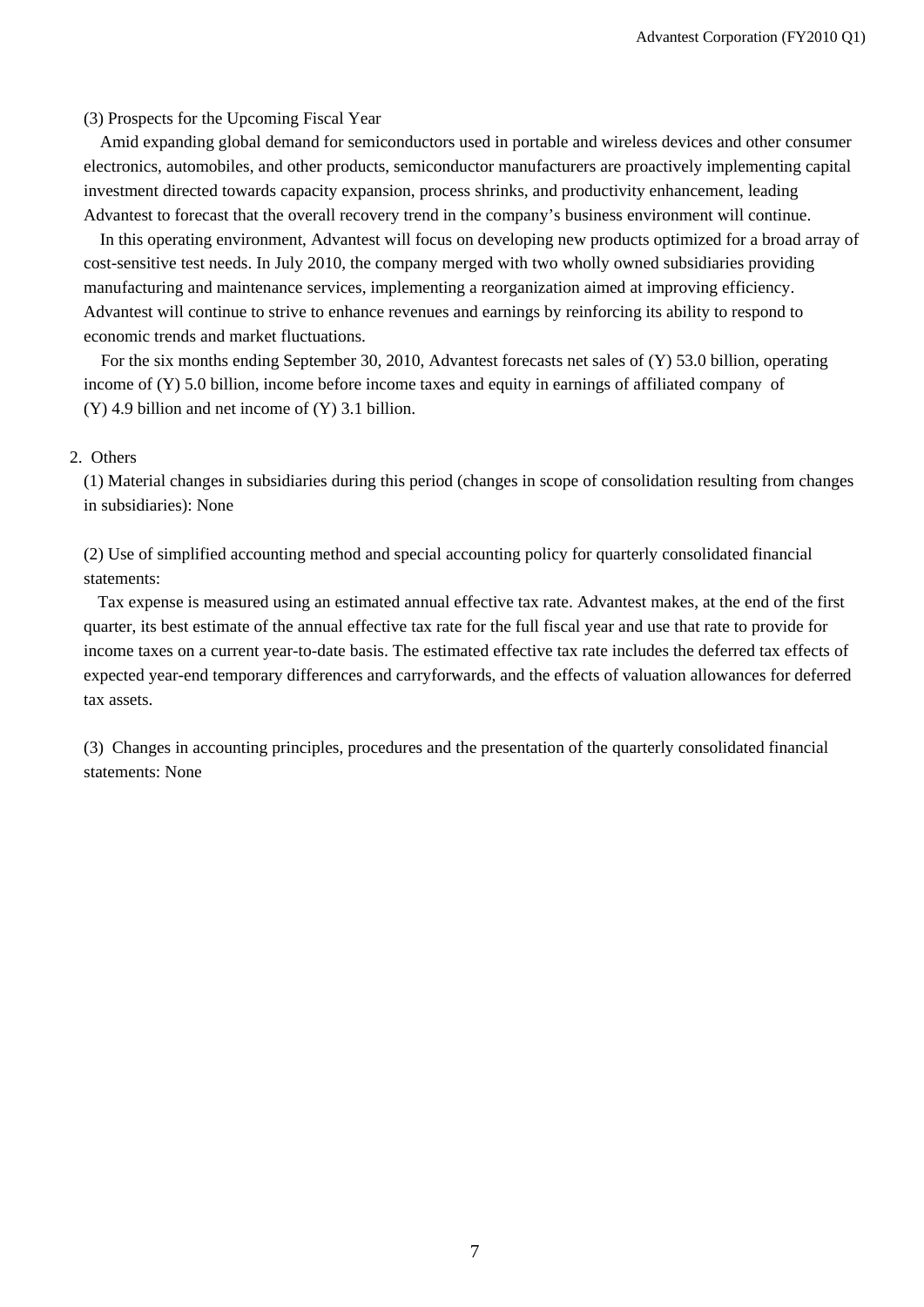# 3. Consolidated Financial Statements and Other Information

# (1)Consolidated Balance Sheets (Unaudited)

|                                    |   | <b>Yen (Millions)</b> |                       |
|------------------------------------|---|-----------------------|-----------------------|
| Assets                             |   | June 30, 2010         | <b>March 31, 2010</b> |
|                                    |   |                       |                       |
| Current assets:                    |   |                       |                       |
| Cash and cash equivalents          | ¥ | 84,857                | 96,439                |
| Short-term investments             |   | 15,760                | 10,498                |
| Trade receivables, net             |   | 19,696                | 15,930                |
| Inventories                        |   | 19,525                | 16,590                |
| Other current assets               |   | 3,949                 | 4,292                 |
| Total current assets               |   | 143,787               | 143,749               |
|                                    |   |                       |                       |
| Investment securities              |   | 7,599                 | 8,077                 |
| Property, plant and equipment, net |   | 32,005                | 32,881                |
| Intangible assets, net             |   | 1,440                 | 1,445                 |
| Other assets                       |   | 2,498                 | 2,511                 |
| <b>Total assets</b>                | ¥ | 187,329               | 188,663               |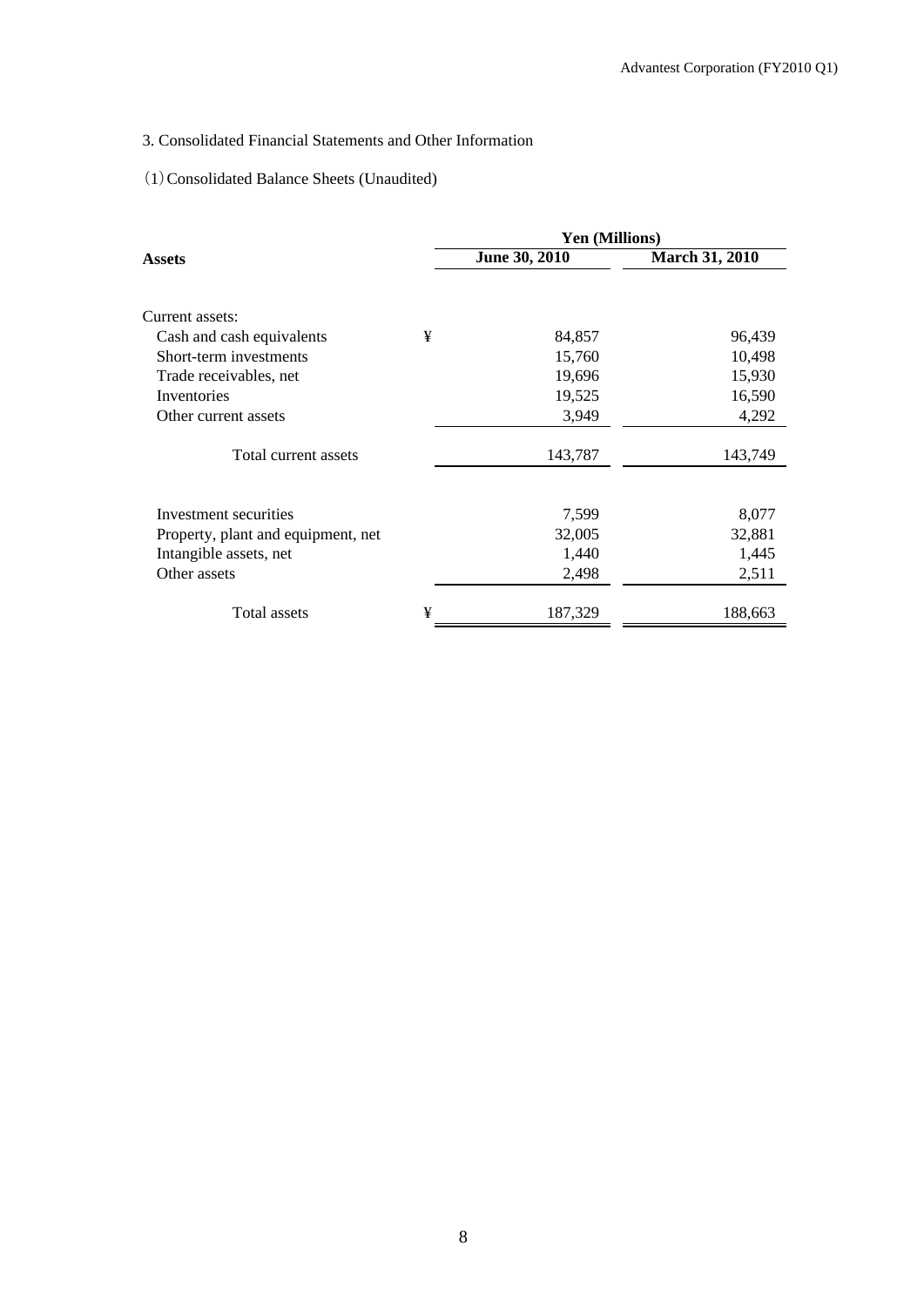|                                               |   | Yen (Millions) |                       |  |  |
|-----------------------------------------------|---|----------------|-----------------------|--|--|
| <b>Liabilities and Stockholders' Equity</b>   |   | June 30, 2010  | <b>March 31, 2010</b> |  |  |
| Current liabilities:                          |   |                |                       |  |  |
| Trade accounts payable                        | ¥ | 14,028         | 11,430                |  |  |
| Accrued expenses                              |   | 4,439          | 4,894                 |  |  |
| Accrued warranty expenses                     |   | 2,660          | 2,802                 |  |  |
| Other current liabilities                     |   | 2,387          | 2,793                 |  |  |
| Total current liabilities                     |   | 23,514         | 21,919                |  |  |
| Accrued pension and severance costs           |   | 13,778         | 13,765                |  |  |
| Other liabilities                             |   | 2,572          | 2,737                 |  |  |
| <b>Total liabilities</b>                      |   | 39,864         | 38,421                |  |  |
| Commitments and contingent liabilities        |   |                |                       |  |  |
| Stockholders' equity:                         |   |                |                       |  |  |
| Common stock                                  |   | 32,363         | 32,363                |  |  |
| Capital surplus                               |   | 40,463         | 40,463                |  |  |
| Retained earnings                             |   | 181,501        | 181,606               |  |  |
| Accumulated other comprehensive income (loss) |   | (17, 530)      | (14, 859)             |  |  |
| Treasury stock                                |   | (89, 332)      | (89, 331)             |  |  |
| Total stockholders' equity                    |   | 147,465        | 150,242               |  |  |
| Total liabilities and stockholders' equity    | ¥ | 187,329        | 188,663               |  |  |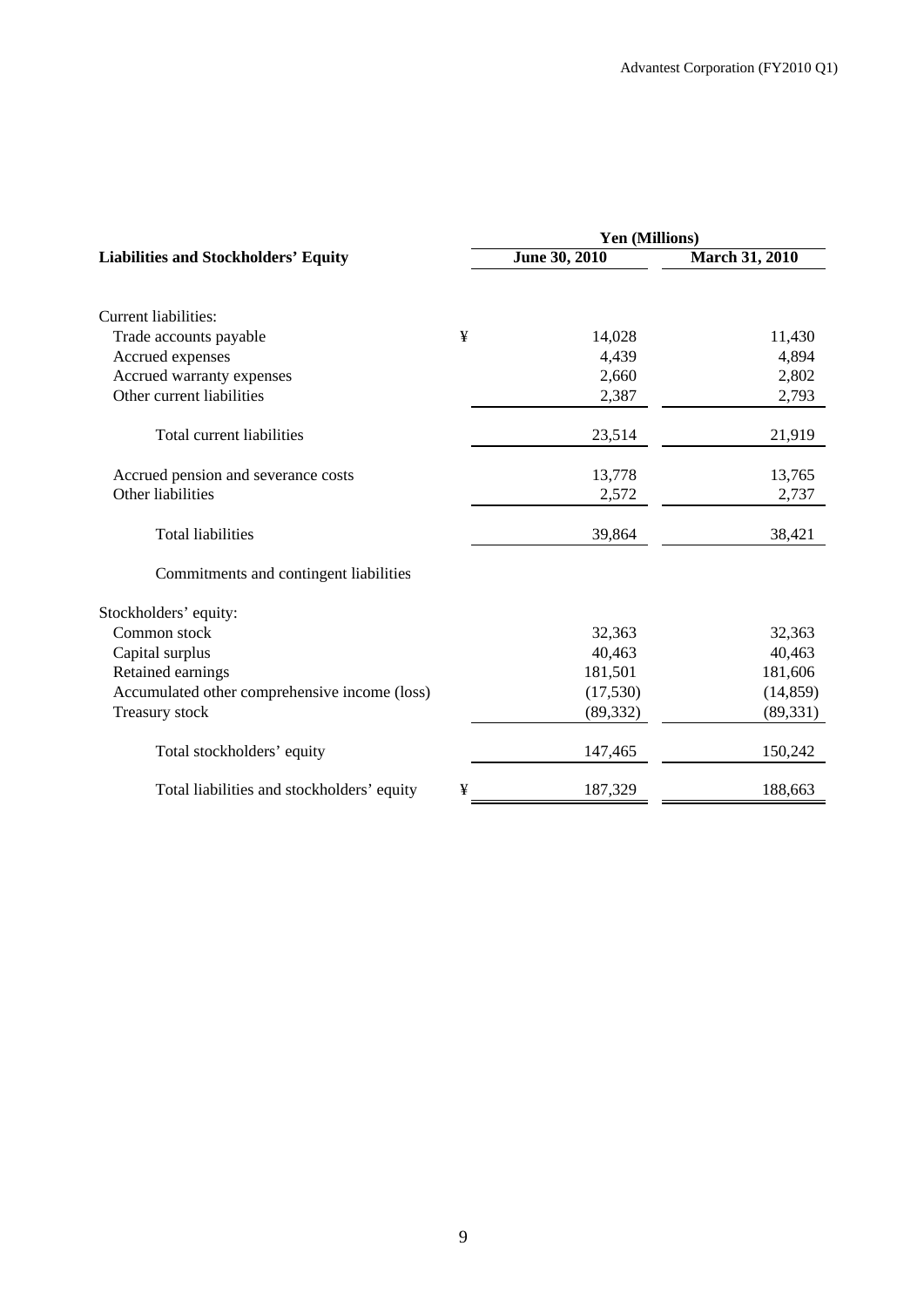# (2)Consolidated Statements of Operations (Unaudited)

|                                                 | Yen (Millions)                             |                                     |  |  |
|-------------------------------------------------|--------------------------------------------|-------------------------------------|--|--|
|                                                 | <b>Three months ended</b><br>June 30, 2009 | Three months ended<br>June 30, 2010 |  |  |
| ¥<br>Net sales                                  | 7,613                                      | 23,535                              |  |  |
| Cost of sales                                   | 3,361                                      | 11,941                              |  |  |
| Gross profit                                    | 4,252                                      | 11,594                              |  |  |
| Research and development expenses               | 4,411                                      | 4,941                               |  |  |
| Selling, general and administrative expenses    | 4,358                                      | 4,840                               |  |  |
| Operating income (loss)                         | (4,517)                                    | 1,813                               |  |  |
| Other income (expense):                         |                                            |                                     |  |  |
| Interest and dividend income                    | 240                                        | 117                                 |  |  |
| Interest expense                                | (1)                                        | (1)                                 |  |  |
| Other, net                                      | 545                                        | (300)                               |  |  |
| Total other income (expense)                    | 784                                        | (184)                               |  |  |
| Income (loss) before income taxes and equity    |                                            |                                     |  |  |
| in earnings (loss) of affiliated company        | (3,733)                                    | 1,629                               |  |  |
| Income taxes                                    | 8                                          | 831                                 |  |  |
| Equity in earnings (loss) of affiliated company | (46)                                       | (10)                                |  |  |
| ¥<br>Net income (loss)                          | (3,787)                                    | 788                                 |  |  |

|                              |   | Yen                                        |                                            |  |
|------------------------------|---|--------------------------------------------|--------------------------------------------|--|
|                              |   | Three months ended<br><b>June 30, 2009</b> | Three months ended<br><b>June 30, 2010</b> |  |
| Net income (loss) per share: |   |                                            |                                            |  |
| <b>Basic</b>                 | ¥ | (21.19)                                    | 4.41                                       |  |
| Diluted                      |   | (21.19)                                    | 4.41                                       |  |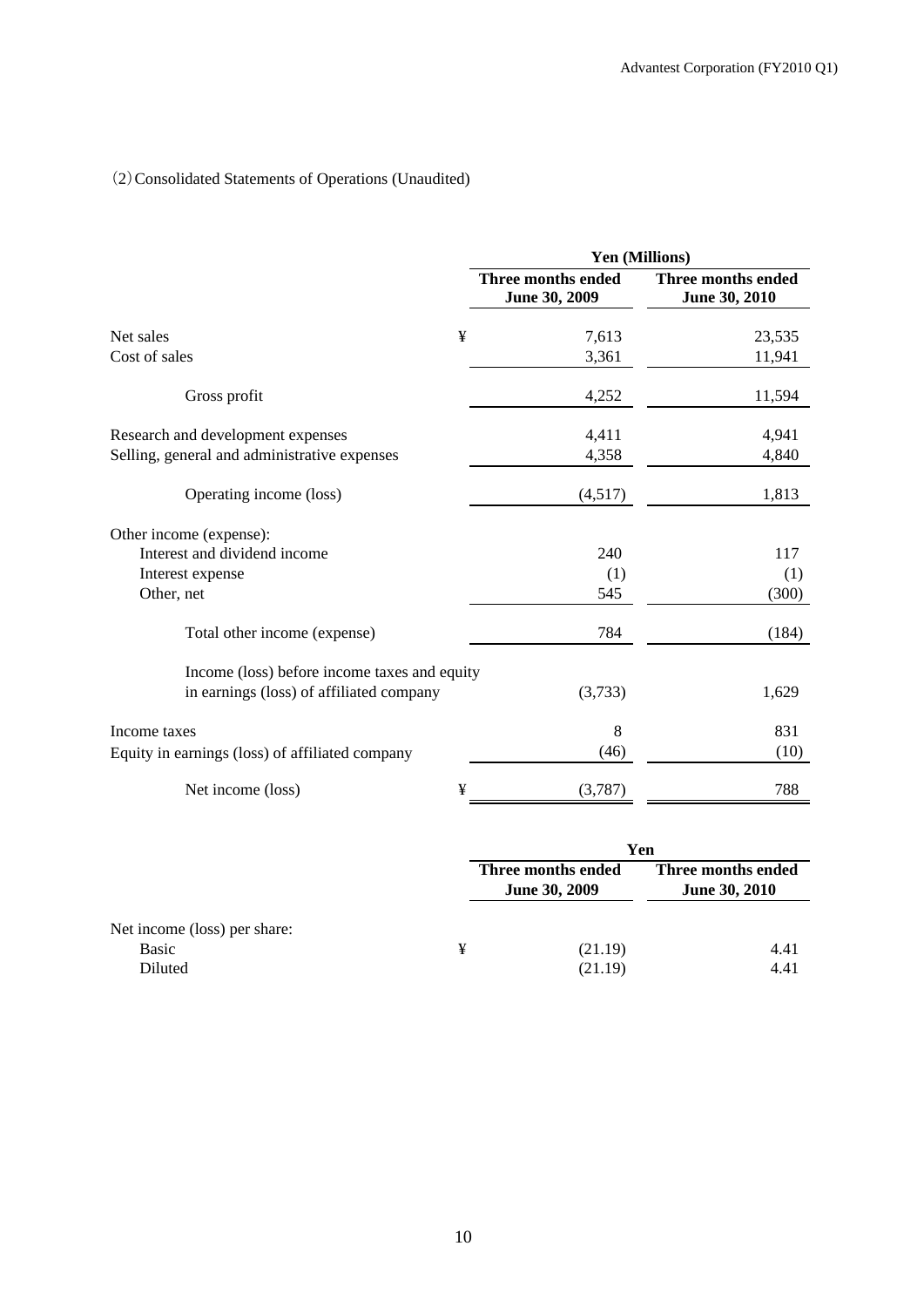# (3)Consolidated Statements of Cash Flows (Unaudited)

|                                                                  |   | <b>Yen (Millions)</b>               |                                     |  |
|------------------------------------------------------------------|---|-------------------------------------|-------------------------------------|--|
|                                                                  |   | Three months ended<br>June 30, 2009 | Three months ended<br>June 30, 2010 |  |
| Cash flows from operating activities:                            |   |                                     |                                     |  |
| Net income (loss)                                                | ¥ | (3,787)                             | 788                                 |  |
| Adjustments to reconcile net income (loss) to net cash           |   |                                     |                                     |  |
| provided by (used in) operating activities:                      |   |                                     |                                     |  |
| Depreciation and amortization                                    |   | 940                                 | 999                                 |  |
| Deferred income taxes                                            |   | (270)                               | 167                                 |  |
| Stock option compensation expense                                |   | 2                                   |                                     |  |
| Changes in assets and liabilities:                               |   |                                     |                                     |  |
| Trade receivables                                                |   | 2,119                               | (4,491)                             |  |
| Inventories                                                      |   | (2,062)                             | (3,130)                             |  |
| Trade accounts payable                                           |   | (142)                               | 3,219                               |  |
| Other accounts payable                                           |   | (5,580)                             | (121)                               |  |
| Accrued expenses                                                 |   | (1,710)                             | (376)                               |  |
| Accrued warranty expenses                                        |   | (178)                               | (128)                               |  |
| Accrued pension and severance costs                              |   | 242                                 | 111                                 |  |
| Other                                                            |   | (795)                               | 102                                 |  |
|                                                                  |   |                                     |                                     |  |
| Net cash used in operating activities                            |   | (11, 221)                           | (2,860)                             |  |
| Cash flows from investing activities:                            |   |                                     |                                     |  |
| (Increase) decrease in short-term investments                    |   | 9,515                               | (5, 448)                            |  |
| Proceeds from sale of property, plant and equipment              |   | $\overline{7}$                      | 3                                   |  |
| Purchases of property, plant and equipment                       |   | (472)                               | (435)                               |  |
| Purchases of intangible assets                                   |   | (11)                                | (61)                                |  |
| Other                                                            |   | (77)                                | $\tau$                              |  |
|                                                                  |   |                                     |                                     |  |
| Net cash provided by (used in) investing activities              |   | 8,962                               | (5,934)                             |  |
| Cash flows from financing activities:                            |   |                                     |                                     |  |
| Dividends paid                                                   |   | (853)                               | (854)                               |  |
| Other                                                            |   | (2)                                 | (1)                                 |  |
|                                                                  |   |                                     |                                     |  |
| Net cash used in financing activities                            |   | (855)                               | (855)                               |  |
| Net effect of exchange rate changes on cash and cash equivalents |   | (119)                               | (1,933)                             |  |
| Net change in cash and cash equivalents                          |   | (3,233)                             | (11, 582)                           |  |
| Cash and cash equivalents at beginning of period                 |   | 105,455                             | 96,439                              |  |
| Cash and cash equivalents at end of period                       | ¥ | 102,222                             | 84,857                              |  |